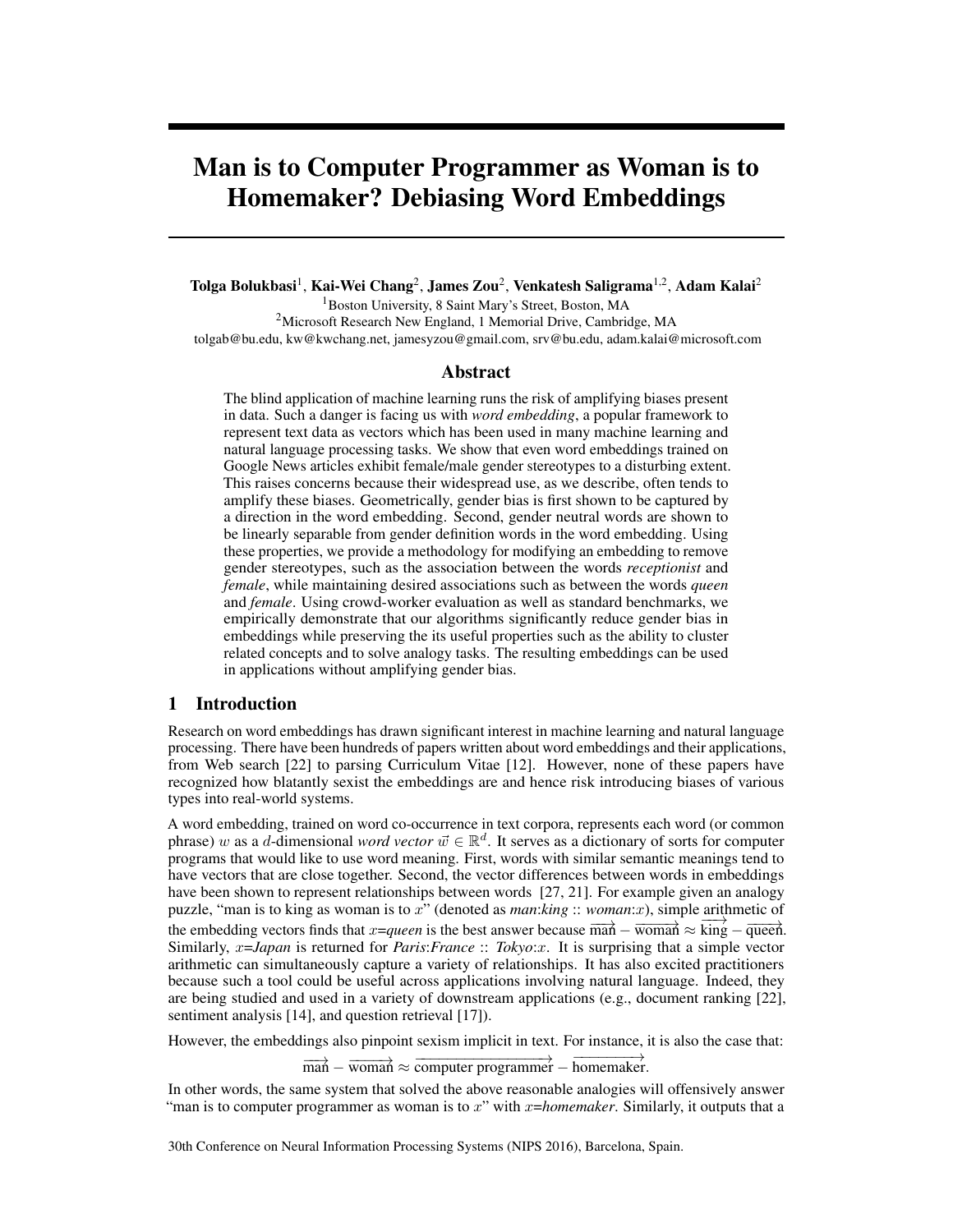| <b>Extreme</b> she                                                                            | Extreme <i>he</i>                                                                      |                                                                                                                           | Gender stereotype she-he analogies                                                                                         |                                                                                                                                |
|-----------------------------------------------------------------------------------------------|----------------------------------------------------------------------------------------|---------------------------------------------------------------------------------------------------------------------------|----------------------------------------------------------------------------------------------------------------------------|--------------------------------------------------------------------------------------------------------------------------------|
| 1. homemaker<br>2. nurse<br>3. receptionist<br>4. librarian<br>5. socialite<br>6. hairdresser | 1. maestro<br>2. skipper<br>3. protege<br>4. philosopher<br>5. captain<br>6. architect | sewing-carpentry<br>nurse-surgeon<br>blond-burly<br>giggle-chuckle<br>sassy-snappy<br>volleyball-football cupcakes-pizzas | registered nurse-physician<br>interior designer-architect<br>feminism-conservatism<br>vocalist-guitarist<br>diva-superstar | housewife-shopkeeper<br>softball-baseball<br>cosmetics-pharmaceuticals<br>petite-lanky<br>charming-affable<br>lovely-brilliant |
| 7. nanny<br>8. bookkeeper<br>9. stylist<br>10. housekeeper                                    | 7. financier<br>8. warrior<br>9. broadcaster<br>10. magician                           | queen-king<br>waitress-waiter                                                                                             | Gender appropriate she-he analogies<br>sister-brother<br>ovarian cancer-prostate cancer convent-monastery                  | mother-father                                                                                                                  |

Figure 1: Left The most extreme occupations as projected on to the *shehe* gender direction on w2vNEWS. Occupations such as *businesswoman*, where gender is suggested by the orthography, were excluded. Right Automatically generated analogies for the pair *she-he* using the procedure described in text. Each automatically generated analogy is evaluated by 10 crowd-workers to whether or not it reflects gender stereotype.

*father* is to a *doctor* as a *mother* is to a *nurse*. The primary embedding studied in this paper is the popular publicly-available word2vec [19, 20] 300 dimensional embedding trained on a corpus of Google News texts consisting of 3 million English words, which we refer to here as the w2vNEWS. One might have hoped that the Google News embedding would exhibit little gender bias because many of its authors are professional journalists. We also analyze other publicly available embeddings trained via other algorithms and find similar biases (Appendix B).

In this paper, we quantitatively demonstrate that word-embeddings contain biases in their geometry that reflect gender stereotypes present in broader society.<sup>1</sup> Due to their wide-spread usage as basic features, word embeddings not only reflect such stereotypes but can also amplify them. This poses a significant risk and challenge for machine learning and its applications. The analogies generated from these embeddings spell out the bias implicit in the data on which they were trained. Hence, word embeddings may serve as a means to extract implicit gender associations from a large text corpus similar to how Implicit Association Tests [11] detect automatic gender associations possessed by people, which often do not align with self reports.

To quantify bias, we will compare a word vector to the vectors of a pair of gender-specific words. For instance, the fact that  $\overline{nurs}$  is close to  $\overline{woman}$  is not in itself necessarily biased(it is also somewhat close to  $\overline{ma}$  – all are humans), but the fact that these distances are unequal suggests bias. To make this rigorous, consider the distinction between *gender specific* words that are associated with a gender by definition, and the remaining *gender neutral* words. Standard examples of gender specific words include *brother*, *sister*, *businessman* and *businesswoman*. We will use the gender specific words to learn a gender subspace in the embedding, and our debiasing algorithm removes the bias only from the gender neutral words while respecting the definitions of these gender specific words.

We propose approaches to reduce gender biases in the word embedding while preserving the useful properties of the embedding. Surprisingly, not only does the embedding capture bias, but it also contains sufficient information to reduce this bias.We will leverage the fact that there exists a low dimensional subspace in the embedding that empirically captures much of the gender bias.

# 2 Related work and Preliminary

Gender bias and stereotype in English. It is important to quantify and understand bias in languages as such biases can reinforce the psychological status of different groups [28]. Gender bias in language has been studied over a number of decades in a variety of contexts (see, e.g., [13]) and we only highlight some of the findings here. Biases differ across people though commonalities can be detected. Implicit Association Tests [11] have uncovered gender-word biases that people do not self-report and may not even be aware of. Common biases link female terms with liberal arts and family and male terms with science and careers [23]. Bias is seen in word morphology, i.e., the fact that words such as

<sup>&</sup>lt;sup>1</sup> Stereotypes are biases that are widely held among a group of people. We show that the biases in the word embedding are in fact closely aligned with social conception of gender stereotype, as evaluated by U.S.-based crowd workers on Amazon's Mechanical Turk. The crowd agreed that the biases reflected both in the location of vectors (e.g.  $\frac{d}{dx}$  doctor closer to  $\frac{d}{dx}$  than to  $\frac{d}{dx}$  is well as in analogies (e.g., *he:coward* :: *she:whore*.) exhibit common gender stereotypes.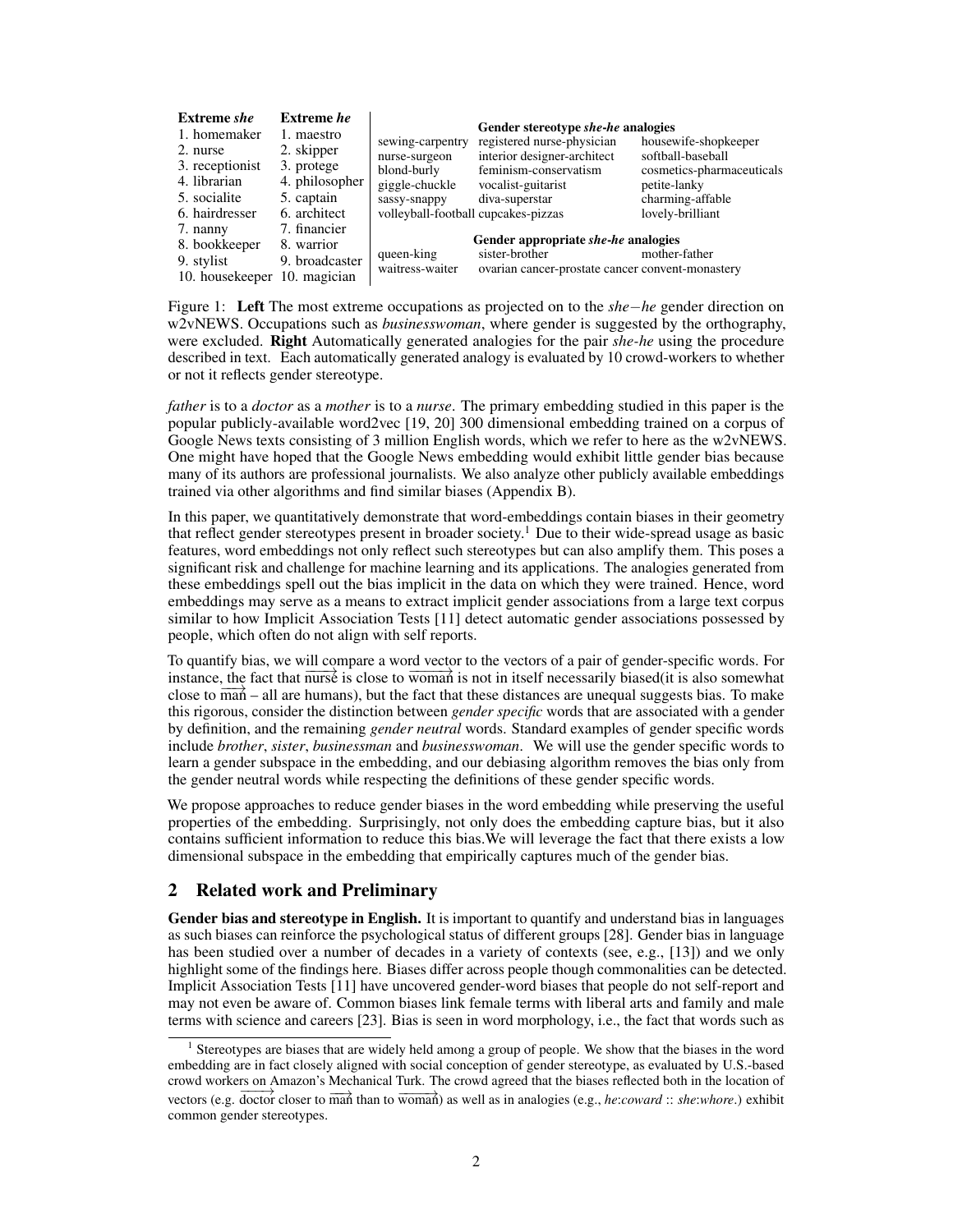*actor* are, by default, associated with the dominant class [15], and female versions of these words, e.g., *actress*, are marked. There is also an imbalance in the number of words with F-M with various associations. For instance, while there are more words referring to males, there are many more words that sexualize females than males [30]. Consistent biases have been studied within online contexts and specifically related to the contexts we study such as online news (e.g.,  $[26]$ ), Web search (e.g., [16]), and Wikipedia (e.g., [34]).

Bias within algorithms. A number of online systems have been shown to exhibit various biases, such as racial discrimination and gender bias in the ads presented to users [31, 4]. A recent study found that algorithms used to predict repeat offenders exhibit indirect racial biases [1]. Different demographic and geographic groups also use different dialects and word-choices in social media [6]. An implication of this effect is that language used by minority group might not be able to be processed by natural language tools that are trained on "standard" data-sets. Biases in the curation of machine learning data-sets have explored in [32, 3].

Independent from our work, Schmidt [29] identified the bias present in word embeddings and proposed debiasing by entirely removing multiple gender dimensions, one for each gender pair. His goal and approach, similar but simpler than ours, was to entirely remove gender from the embedding. There is also an intense research agenda focused on improving the quality of word embeddings from different angles (e.g., [18, 25, 35, 7]), and the difficulty of evaluating embedding quality (as compared to supervised learning) parallels the difficulty of defining bias in an embedding.

Within machine learning, a body of notable work has focused on "fair" binary classification in particular. A definition of fairness based on legal traditions is presented by Barocas and Selbst [2]. Approaches to modify classification algorithms to define and achieve various notions of fairness have been described in a number of works, see, e.g., [2, 5, 8] and a recent survey [36]. The prior work on algorithmic fairness is largely for supervised learning. Fair classification is defined based on the fact that algorithms were classifying a set of individuals using a set of features with a distinguished sensitive feature. In word embeddings, there are no clear individuals and no a priori defined classification problem. However, similar issues arise, such as direct and indirect bias [24].

Word embedding. An embedding consists of a unit vector  $\vec{w} \in \mathbb{R}^d$ , with  $\|\vec{w}\| = 1$ , for each word (or term)  $w \in W$ . We assume there is a set of gender neutral words  $N \subset W$ , such as *flight attendant* or *shoes*, which, by definition, are not specific to any gender. We denote the size of a set *S* by *|S|*. We also assume we are given a set of F-M gender pairs  $P \subset W \times W$ , such as *she-he* or *mother-father* whose definitions differ mainly in gender. Section 5 discusses how *N* and *P* can be found within the embedding itself, but until then we take them as given. As is common, *similarity* between two vectors *u* and *v* can be measured by their *cosine similarity* :  $cos(u, v) = \frac{uv}{\|u\| \|v\|}$ . This normalized similarity between vectors *u* and *v* is the cosine of the angle between the two vectors. Since words are normalized  $\cos(\vec{w_1}, \vec{w_2}) = \vec{w_1} \cdot \vec{w_2}$ .<sup>2</sup>

Unless otherwise stated, the embedding we refer to is the aforementioned w2vNEWS embedding, a  $d = 300$ -dimensional word2vec [19, 20] embedding, which has proven to be immensely useful since it is high quality, publicly available, and easy to incorporate into any application. In particular, we downloaded the pre-trained embedding on the Google News corpus,<sup>3</sup> and normalized each word to unit length as is common. Starting with the 50,000 most frequent words, we selected only lower-case words and phrases consisting of fewer than 20 lower-case characters (words with upper-case letters, digits, or punctuation were discarded). After this filtering, 26,377 words remained. While we focus on w2vNEWS, we show later that gender stereotypes are also present in other embedding data-sets. Crowd experiments.<sup>4</sup> Two types of experiments were performed: ones where we solicited words from the crowd (to see if the embedding biases contain those of the crowd) and ones where we solicited ratings on words or analogies generated from our embedding (to see if the crowd's biases contain those from the embedding). These two types of experiments are analogous to experiments performed in rating results in information retrieval to evaluate precision and recall. When we speak of the majority of 10 crowd judgments, we mean those annotations made by 5 or more independent workers. The Appendix contains the questionnaires that were given to the crowd-workers.

 $2$ We will abuse terminology and refer to the embedding of a word and the word interchangeably. For example, the statement *cat* is more similar to *dog* than to *cow* means  $\overrightarrow{cat} \cdot \overrightarrow{dog} \geq \overrightarrow{cat} \cdot \overrightarrow{cov}$ .<br><sup>3</sup> https://code.google.com/archive/p/vord2yee/

https://code.google.com/archive/p/word2vec/

<sup>4</sup> All human experiments were performed on the Amazon Mechanical Turk platform. We selected for U.S.-based workers to maintain homogeneity and reproducibility to the extent possible with crowdsourcing.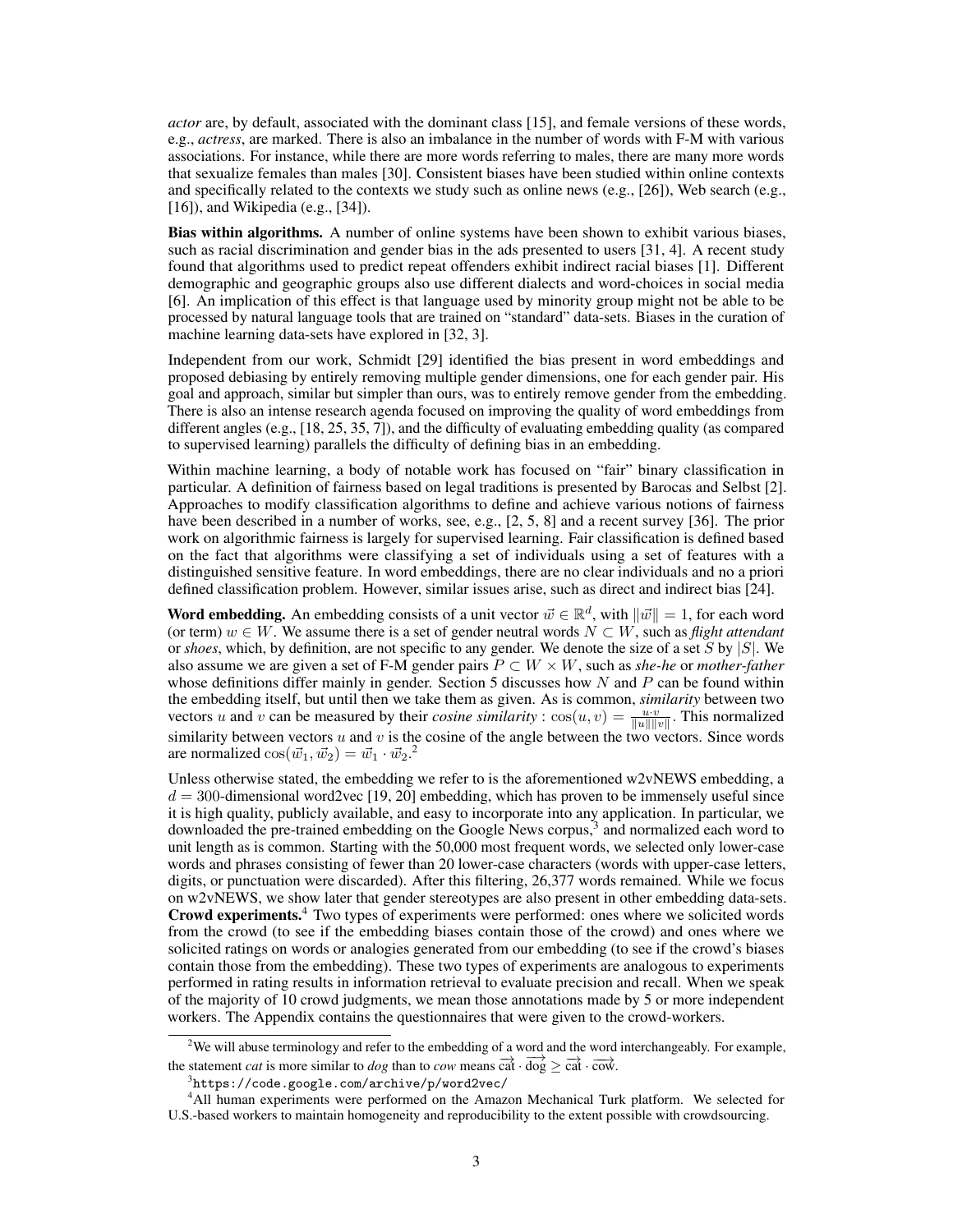#### 3 Geometry of Gender and Bias in Word Embeddings

Our first task is to understand the biases present in the word-embedding (i.e. which words are closer to *she* than to *he*, etc.) and the extent to which these geometric biases agree with human notion of gender stereotypes. We use two simple methods to approach this problem: 1) evaluate whether the embedding has stereotypes on occupation words and 2) evaluate whether the embedding produces analogies that are judged to reflect stereotypes by humans. The exploratory analysis of this section will motivate the more rigorous metrics used in the next two sections.

Occupational stereotypes. Figure 1 lists the occupations that are closest to *she* and to *he* in the w2vNEWS embeddings. We asked the crowdworkers to evaluate whether an occupation is considered female-stereotypic, male-stereotypic, or neutral. The projection of the occupation words onto the *shehe* axis is strongly correlated with the stereotypicality estimates of these words (Spearman  $\rho = 0.51$ ), suggesting that the geometric biases of embedding vectors is aligned with crowd judgment. We projected each of the occupations onto the *she-he* direction in the w2vNEWS embedding as well as a different embedding generated by the GloVe algorithm on a web-crawl corpus [25]. The results are highly consistent (Appendix Figure 6), suggesting that gender stereotypes is prevalent across different embeddings and is not an artifact of the particular training corpus or methodology of word2vec.

Analogies exhibiting stereotypes. Analogies are a useful way to both evaluate the quality of a word embedding and also its stereotypes. We first briefly describe how the embedding generate analogies and then discuss how we use analogies to quantify gender stereotype in the embedding. A more detailed discussion of our algorithm and prior analogy solvers is given in Appendix C.

In the standard analogy tasks, we are given three words, for example *he, she, king*, and look for the 4th word to solve *he* to *king* is as *she* to *x*. Here we modify the analogy task so that given two words, e.g. *he, she*, we want to generate a pair of words, *x* and *y*, such that *he* to *x* as *she* to *y* is a good analogy. This modification allows us to systematically generate pairs of words that the embedding believes it analogous to *he, she* (or any other pair of seed words). The input into our analogy generator is a seed pair of words  $(a, b)$  determining a *seed direction*  $\vec{a} - \vec{b}$  corresponding to the normalized difference between the two seed words. In the task below, we use  $(a, b) =$  (she, he). We then score all pairs of words *x, y* by the following metric:

$$
\mathbf{S}_{(a,b)}(x,y) = \cos\left(\vec{a} - \vec{b}, \vec{x} - \vec{y}\right) \text{ if } \|\vec{x} - \vec{y}\| \le \delta, \quad 0 \text{ else } \tag{1}
$$

where  $\delta$  is a threshold for similarity. The intuition of the scoring metric is that we want a good analogy pair to be close to parallel to the seed direction while the two words are not too far apart in order to be semantically coherent. The parameter  $\delta$  sets the threshold for semantic similarity. In all the experiments, we take  $\delta = 1$  as we find that this choice often works well in practice. Since all embeddings are normalized, this threshold corresponds to an angle  $\leq \pi/3$ , indicating that the two words are closer to each other than they are to the origin. In practice, it means that the two words forming the analogy are significantly closer together than two random embedding vectors. Given the embedding and seed words, we output the top analogous pairs with the largest positive  $S_{(a,b)}$  scores. To reduce redundancy, we do not output multiple analogies sharing the same word *x*.

We employed U.S. based crowd-workers to evaluate the analogies output by the aforementioned algorithm. For each analogy, we asked the workers two yes/no questions: (a) whether the pairing makes sense as an analogy, and (b) whether it reflects a gender stereotype. Overall, 72 out of 150 analogies were rated as gender-appropriate by five or more out of 10 crowd-workers, and 29 analogies were rated as exhibiting gender stereotype by five or more crowd-workers (Figure 4). Examples of analogies generated from w2vNEWS are shown at Figure 1. The full list are in Appendix J.

Identifying the gender subspace. Next, we study the bias present in the embedding geometrically, identifying the gender direction and quantifying the bias independent of the extent to which it is aligned with the crowd bias. Language use is "messy" and therefore individual word pairs do not always behave as expected. For instance, the word *man* has several different usages: it may be used as an exclamation as in *oh man!* or to refer to people of either gender or as a verb, e.g., *man the station*. To more robustly estimate bias, we shall aggregate across multiple paired comparisons. By combining several directions, such as  $\overrightarrow{she} - \overrightarrow{he}$  and  $\overrightarrow{woman} - \overrightarrow{man}$ , we identify a **gender direction**  $g \in \mathbb{R}^d$  that largely captures gender in the embedding. This direction helps us to quantify direct and indirect biases in words and associations.

In English as in many languages, there are numerous gender pair terms, and for each we can consider the difference between their embeddings. Before looking at the data, one might imagine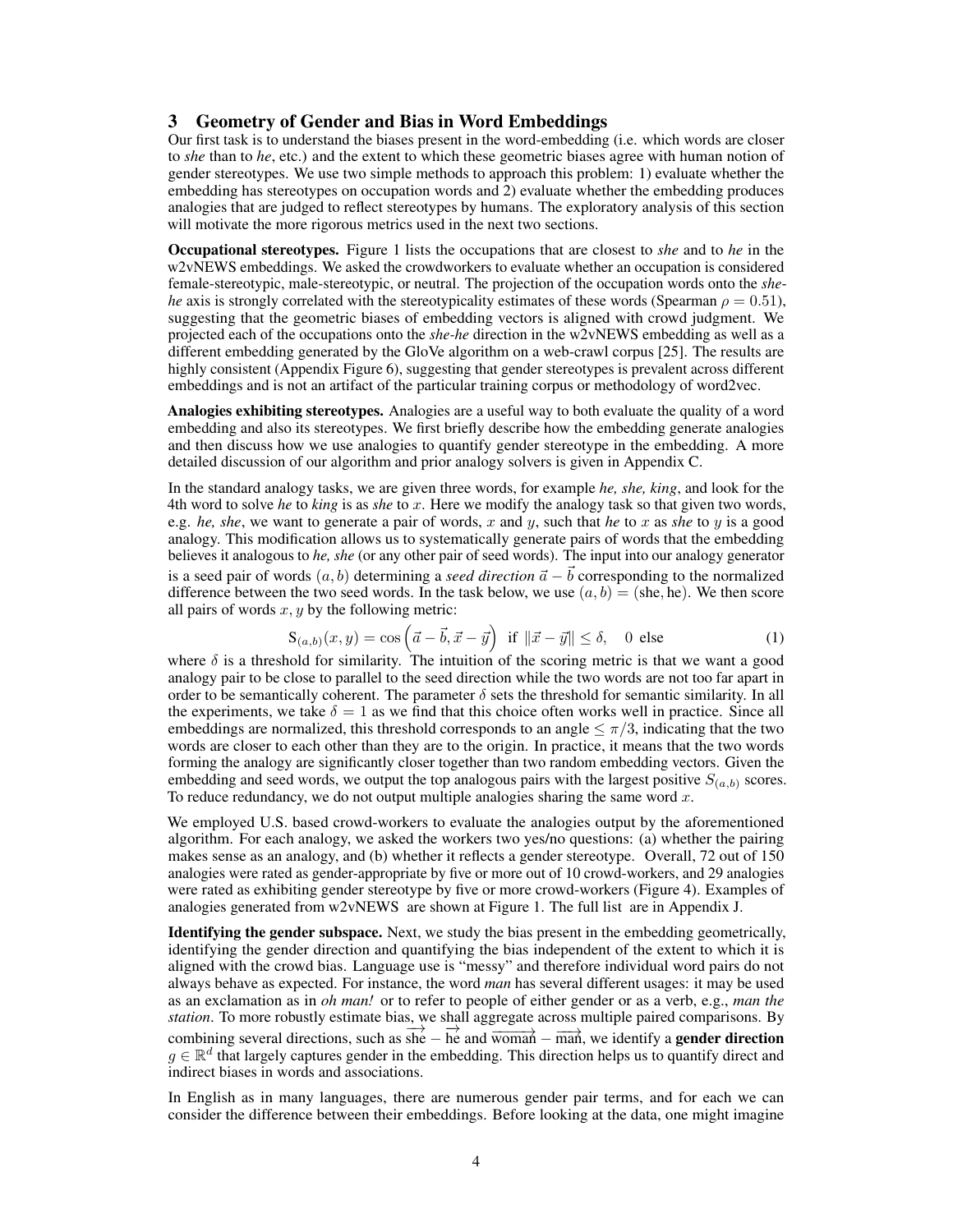

Figure 2: Left: Ten word pairs to define gender, along with agreement with sets of definitional and stereotypical words solicited from the crowd. The accuracy is shown for the corresponding gender classifier based on which word is closer to a target word, e.g., the *she-he* classifier predicts a word is female if it is closer to *she* than *he*. Middle: The bar plot shows the percentage of variance explained in the PCA of the 10 pairs of gender words. The top component explains significantly more variance than any other; the corresponding percentages for random words shows a more gradual decay (Figure created by averaging over 1,000 draws of ten random unit vectors in 300 dimensions). Right: The table shows performance of the original w2vNEWS embedding ("before") and the debiased w2vNEWS on standard evaluation metrics measuring coherence and analogy-solving abilities: RG [27], WS [10], MSR-analogy [21]. Higher is better. The results show that the performance does not degrade after debiasing. Note that we use a subset of vocabulary in the experiments. Therefore, the performances are lower than the previously published results. See Appendix for full results.

that they all had roughly the same vector differences, as in the following caricature:  $\overrightarrow{grandmother} = \overrightarrow{wal}$ ,  $\overrightarrow{grandmother} = \overrightarrow{wig} + \overrightarrow{guy}$ ,  $\overrightarrow{grandmother} = \overrightarrow{grad} - \overrightarrow{guy} = g$  However, gender pair differences are not parallel in practice, for multiple reasons. First, there are different biases associated with with different gender pairs. Second is polysemy, as mentioned, which in this case occurs due to the other use of *grandfather* as in *to grandfather a regulation*. Finally, randomness in the word counts in any finite sample will also lead to differences. Figure 2 illustrates ten possible gender pairs,  $\{(x_i, y_i)\}_{i=1}^{10}$ .

To identify the gender subspace, we took the ten gender pair difference vectors and computed its principal components (PCs). As Figure 2 shows, there is a single direction that explains the majority of variance in these vectors. The first eigenvalue is significantly larger than the rest. Note that, from the randomness in a finite sample of ten noisy vectors, one expects a decrease in eigenvalues. However, as also illustrated in 2, the decrease one observes due to random sampling is much more gradual and uniform. Therefore we hypothesize that the top PC, denoted by the unit vector *g*, captures the gender subspace. In general, the gender subspace could be higher dimensional and all of our analysis and algorithms (described below) work with general subspaces.

Direct bias. To measure direct bias, we first identify words that should be gender-neutral for the application in question. How to generate this set of gender-neutral words is described in Section 5. Given the gender neutral words, denoted by *N*, and the gender direction learned from above, *g*, we define the direct gender bias of an embedding to be  $\frac{1}{|N|} \sum_{w \in N} |\cos(\vec{w}, g)|^c$ , where *c* is a parameter that determines how *strict* do we want to in measuring bias. If *c* is 0, then  $|\cos(\vec{w} - g)|^c = 0$ only if  $\vec{w}$  has no overlap with *g* and otherwise it is 1. Such strict measurement of bias might be desirable in settings such as the college admissions example from the Introduction, where it would be unacceptable for the embedding to introduce a slight preference for one candidate over another by gender. A more gradual bias would be setting  $c = 1$ . The presentation we have chosen favors simplicity – it would be natural to extend our definitions to weight words by frequency. For example, in w2vNEWS, if we take N to be the set of 327 occupations, then DirectBias<sub>1</sub> = 0.08, which confirms that many occupation words have substantial component along the gender direction.

#### 4 Debiasing algorithms

The debiasing algorithms are defined in terms of sets of words rather than just pairs, for generality, so that we can consider other biases such as racial or religious biases. We also assume that we have a set of words to neutralize, which can come from a list or from the embedding as described in Section 5. (In many cases it may be easier to list the gender specific words not to neutralize as this set can be much smaller.)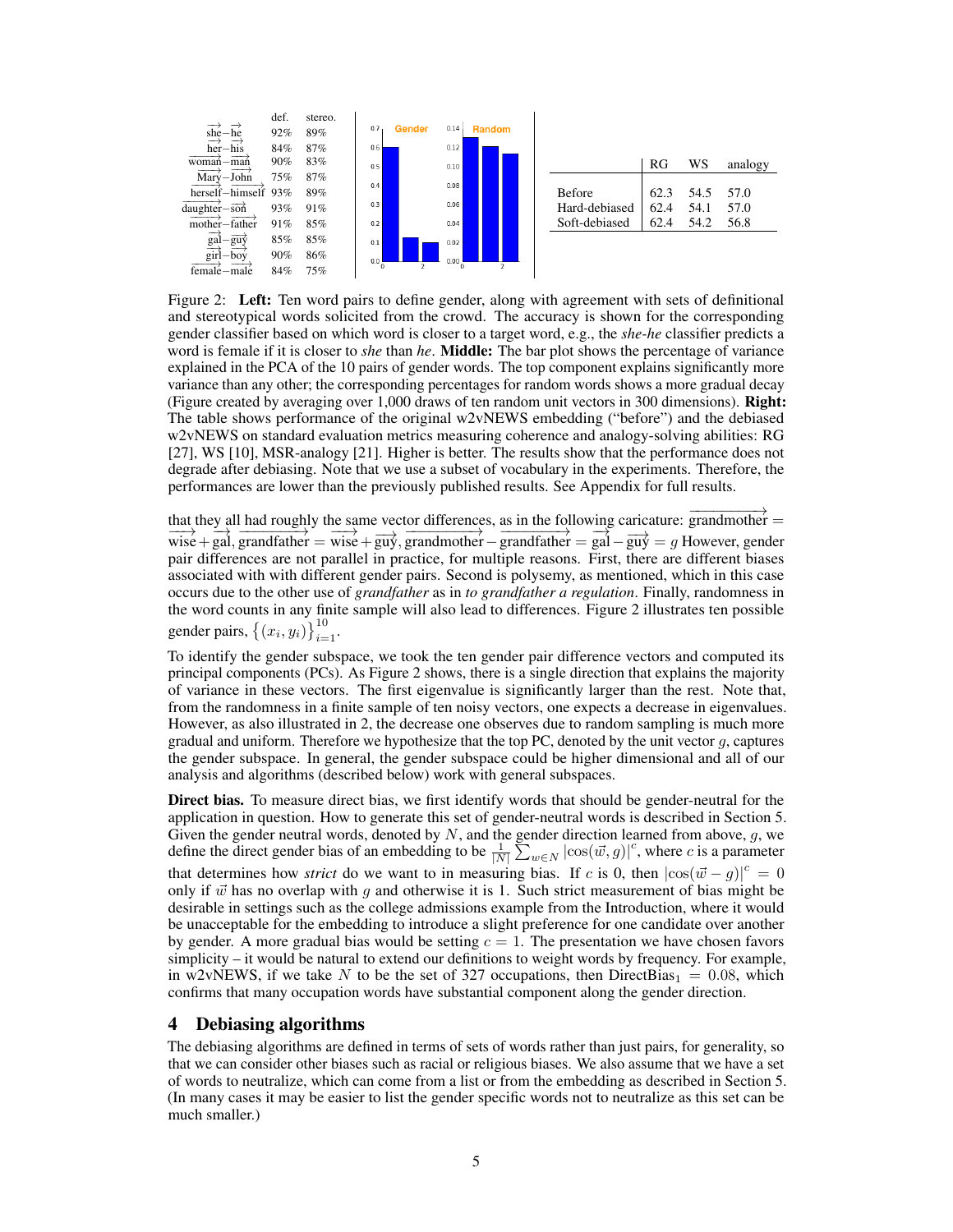

Figure 3: Selected words projected along two axes:  $x$  is a projection onto the difference between the embeddings of the words *he* and *she*, and *y* is a direction learned in the embedding that captures gender neutrality, with gender neutral words above the line and gender specific words below the line. Our hard debiasing algorithm removes the gender pair associations for gender neutral words. In this figure, the words above the horizontal line would all be collapsed to the vertical line.

The first step, called Identify gender subspace, is to identify a direction (or, more generally, a subspace) of the embedding that captures the bias. For the second step, we define two options: Neutralize and Equalize or Soften. Neutralize ensures that gender neutral words are zero in the gender subspace. Equalize perfectly equalizes sets of words outside the subspace and thereby enforces the property that any neutral word is equidistant to all words in each equality set. For instance, if *{*grandmother*,* grandfather*}* and *{*guy*,* gal*}* were two equality sets, then after equalization *babysit* would be equidistant to *grandmother* and *grandfather* and also equidistant to *gal* and *guy*, but presumably closer to the grandparents and further from the *gal* and *guy*. This is suitable for applications where one does not want any such pair to display any bias with respect to neutral words.

The disadvantage of Equalize is that it removes certain distinctions that are valuable in certain applications. For instance, one may wish a language model to assign a higher probability to the phrase *to grandfather a regulation*) than *to grandmother a regulation* since *grandfather* has a meaning that *grandmother* does not – equalizing the two removes this distinction. The Soften algorithm reduces the differences between these sets while maintaining as much similarity to the original embedding as possible, with a parameter that controls this trade-off.

To define the algorithms, it will be convenient to introduce some further notation. A subspace *B* is defined by *k* orthogonal unit vectors  $B = \{b_1, \ldots, b_k\} \subset \mathbb{R}^d$ . In the case  $k = 1$ , the subspace is simply a direction. We denote the projection of a vector *v* onto *B* by,  $v_B = \sum_{j=1}^{k} (v \cdot b_j) b_j$ . This also means that  $v - v_B$  is the projection onto the orthogonal subspace.

**Step 1: Identify gender subspace**. Inputs: word sets W, defining sets  $D_1, D_2, ..., D_n \subset W$ <br>as well as embedding  $\{\vec{w} \in \mathbb{R}^d\}_{w \in W}$  and integer parameter  $k \ge 1$ . Let  $\mu_i := \sum_{w \in D_i} \vec{w}/|D_i|$ be the means of the defining sets. Let the bias subspace  $B$  be the first  $k$  rows of  $SVD(C)$  where  $\mathbf{C} := \sum_{i=1}^{n} \sum_{w \in D_i} (\vec{w} - \mu_i)^T (\vec{w} - \mu_i) / |D_i|$ .

Step 2a: Hard de-biasing (neutralize and equalize). Additional inputs: words to neutralize *N* ⊆ *W*, family of equality sets  $\mathcal{E} = \{E_1, E_2, \ldots, E_m\}$  where each  $E_i$  ⊆ *W*. For each word  $w \in N$ , let *w*<sup>†</sup> be re-embedded to  $\vec{w} := (\vec{w} - \vec{w}_B) / ||\vec{w} - \vec{w}_B||$ . For each set  $E \in \mathcal{E}$ , let

 $\mu := \sum_{w \in E} w/|E|$  and  $\nu := \mu - \mu_B$ . For each  $w \in E$ ,  $\vec{w} := \nu + \sqrt{1 - ||\nu||^2} \frac{\vec{w}_B - \mu_B}{||\vec{w}_B - \mu_B||}$ . Finally, output the subspace *B* and the new embedding  $\{\vec{w} \in \mathbb{R}^d\}_{w \in W}$ .

Equalize equates each set of words outside of  $B$  to their simple average  $\nu$  and then adjusts vectors so that they are unit length. It is perhaps easiest to understand by thinking separately of the two components  $\vec{w}_B$  and  $\vec{w}_{\perp B} = \vec{w} - \vec{w}_B$ . The latter  $\vec{w}_{\perp B}$  are all simply equated to their average. Within *B*, they are centered (moved to mean 0) and then scaled so that each  $\vec{w}$  is unit length. To motivate why we center, beyond the fact that it is common in machine learning, consider the bias direction being the gender direction ( $k = 1$ ) and a gender pair such as  $E = \{male, female\}$ . As discussed, it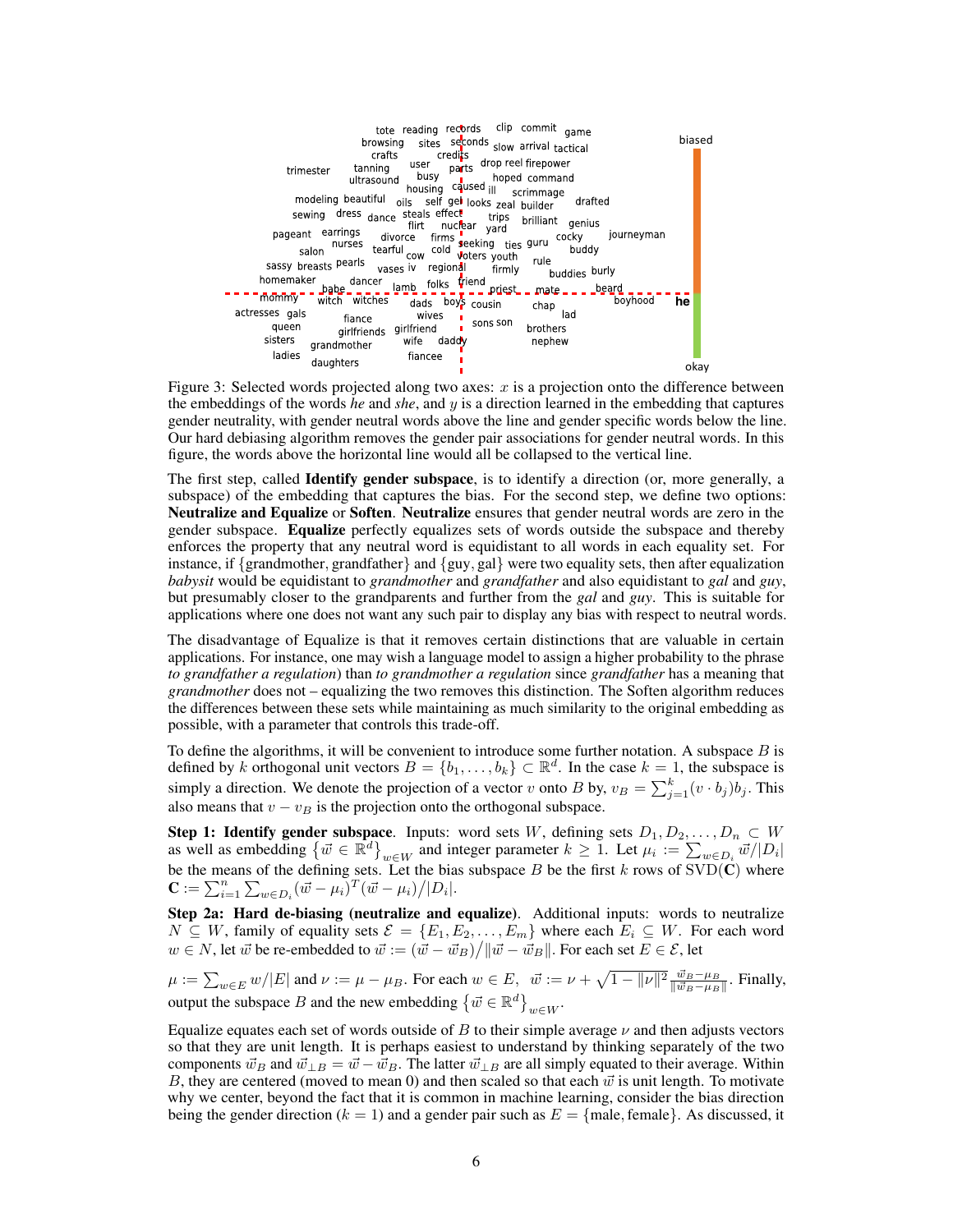

Figure 4: Number of stereotypical (Left) and appropriate (Right) analogies generated by word embeddings before and after debiasing.

so happens that both words are positive (female) in the gender direction, though *female* has a greater projection. One can only speculate as to why this is the case, e.g., perhaps the frequency of text such as *male nurse* or *male escort* or *she was assaulted by the male*. However, because *female* has a greater gender component, after centering the two will be symmetrically balanced across the origin. If instead, we simply scaled each vector's component in the bias direciton without centering, *male* and *female* would have exactly the same embedding and we would lose analogies such as *father:male :: mother:female*. We note that Neutralizing and Equalizing completely remove pair bias.

Observation 1. *After Steps 1 and 2a, for any gender neutral word w any equality set E, and any two* words  $e_1, e_2 \in E$ ,  $\vec{w} \cdot \vec{e_1} = w \cdot \vec{e_2}$  and  $\|\vec{w} - \vec{e_1}\| = \|\vec{w} - \vec{e_2}\|$ . Furthermore, if  $\mathcal{E} = \{ \{x, y\} | (x, y) \in P \}$ *are the sets of pairs defining PairBias, then* PairBias = 0*.*

Step 2b: Soft bias correction. Overloading the notation, we let  $W \in \mathbb{R}^{d \times |vocal|}$  denote the matrix of all embedding vectors and *N* denote the matrix of the embedding vectors corresponding to gender neutral words. *W* and *N* are learned from some corpus and are inputs to the algorithm. The desired debiasing transformation  $T \in \mathbb{R}^{d \times d}$  is a linear transformation that seeks to preserve pairwise inner products between all the word vectors while minimizing the projection of the gender neutral words onto the gender subspace. This can be formalized as  $\min_T ||(TW)^T(TW) - W^TW||_F^2$  +  $\lambda \| (TN)^T (TB) \|_F^2$ , where *B* is the gender subspace learned in Step 1 and  $\lambda$  is a tuning parameter that balances the objective of preserving the original embedding inner products with the goal of reducing gender bias. For  $\lambda$  large, *T* would remove the projection onto *B* from all the vectors in *N*, which corresponds exactly to Step 2a. In the experiment, we use  $\lambda = 0.2$ . The optimization problem is a semi-definite program and can be solved efficiently. The output embedding is normalized to have unit length,  $\hat{W} = \{Tw / ||Tw||_2, w \in W\}.$ 

#### 5 Determining gender neutral words

For practical purposes, since there are many fewer gender specific words, it is more efficient to enumerate the set of gender specific words *S* and take the gender neutral words to be the compliment,  $N = W \setminus S$ . Using dictionary definitions, we derive a subset  $S_0$  of 218 words out of the words in w2vNEWS. Recall that this embedding is a subset of 26,377 words out of the full 3 million words in the embedding, as described in Section 2. This base list  $S_0$  is given in Appendix F. Note that the choice of words is subjective and ideally should be customized to the application at hand.

We generalize this list to the entire 3 million words in the Google News embedding using a linear classifier, resulting in the set *S* of 6,449 gender-specific words. More specifically, we trained a linear Support Vector Machine (SVM) with regularization parameter of  $C = 1.0$ . We then ran this classifier on the remaining words, taking  $S = S_0 \cup S_1$ , where  $S_1$  are the words labeled as gender specific by our classifier among the words in the entire embedding that are not in the 26,377 words of w2vNEWS. Using 10-fold cross-validation to evaluate the accuracy, we find an  $F$ -score of  $.627 \pm .102$ .

Figure 3 illustrates the results of the classifier for separating gender-specific words from genderneutral words. To make the figure legible, we show a subset of the words. The *x*-axis correspond to projection of words onto the  $\sinh(-h)$  he direction and the *y*-axis corresponds to the distance from the decision boundary of the trained SVM.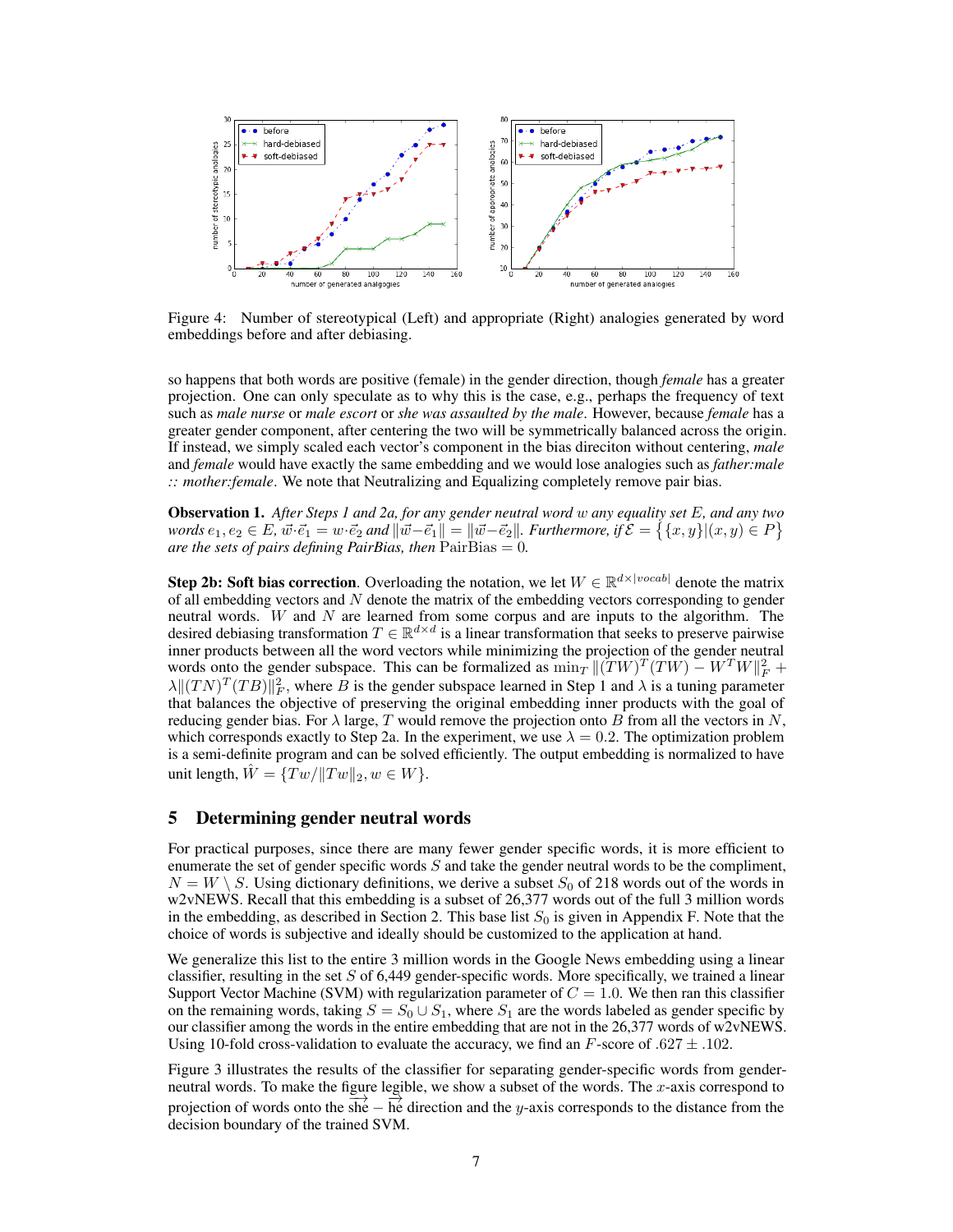## 6 Debiasing results

We evaluated our debiasing algorithms to ensure that they preserve the desirable properties of the original embedding while reducing both direct and indirect gender biases. First we used the same analogy generation task as before: for both the hard-debiased and the soft-debiased embeddings, we automatically generated pairs of words that are analogous to *she-he* and asked crowd-workers to evaluate whether these pairs reflect gender stereotypes. Figure 4 shows the results. On the initial w2vNEWS embedding, 19% of the top 150 analogies were judged as showing gender stereotypes by a majority of the ten workers. After applying our hard debiasing algorithm, only 6% of the new embedding were judged as stereotypical.

As an example, consider the analogy puzzle, *he* to *doctor* is as *she* to *X*. The original embedding returns  $X =$  *nurse* while the hard-debiased embedding finds  $X =$  *physician*. Moreover the harddebiasing algorithm preserved gender appropriate analogies such as *she* to *ovarian cancer* is as *he* to *prostate cancer*. This demonstrates that the hard-debiasing has effectively reduced the gender stereotypes in the word embedding. Figure 4 also shows that the number of appropriate analogies remains similar as in the original embedding after executing hard-debiasing. This demonstrates that that the quality of the embeddings is preserved. The details results are in Appendix J. Soft-debiasing was less effective in removing gender bias. To further confirms the quality of embeddings after debiasing, we tested the debiased embedding on several standard benchmarks that measure whether related words have similar embeddings as well as how well the embedding performs in analogy tasks. Appendix Table 2 shows the results on the original and the new embeddings and the transformation does not negatively impact the performance. In Appendix A, we show how our algorithm also reduces *indirect* gender bias.

#### 7 Discussion

Word embeddings help us further our understanding of bias in language. We find a single direction that largely captures gender, that helps us capture associations between gender neutral words and gender as well as indirect inequality. The projection of gender neutral words on this direction enables us to quantify their degree of female- or male-bias.

To reduce the bias in an embedding, we change the embeddings of gender neutral words, by removing their gender associations. For instance, *nurse* is moved to to be equally male and female in the direction *g*. In addition, we find that gender-specific words have additional biases beyond *g*. For instance, *grandmother* and *grandfather* are both closer to *wisdom* than *gal* and *guy* are, which does not reflect a gender difference. On the other hand, the fact that *babysit* is so much closer to *grandmother* than *grandfather* (more than for other gender pairs) is a gender bias specific to *grandmother*. By equating *grandmother* and *grandfather* outside of gender, and since we've removed *g* from *babysit*, both *grandmother* and *grandfather* and equally close to *babysit* after debiasing. By retaining the gender component for gender-specific words, we maintain analogies such as *she:grandmother :: he:grandfather*. Through empirical evaluations, we show that our hard-debiasing algorithm significantly reduces both direct and indirect gender bias while preserving the utility of the embedding. We have also developed a soft-embedding algorithm which balances reducing bias with preserving the original distances, and could be appropriate in specific settings.

One perspective on bias in word embeddings is that it merely reflects bias in society, and therefore one should attempt to debias society rather than word embeddings. However, by reducing the bias in today's computer systems (or at least not amplifying the bias), which is increasingly reliant on word embeddings, in a small way debiased word embeddings can hopefully contribute to reducing gender bias in society. At the very least, machine learning should not be used to inadvertently amplify these biases, as we have seen can naturally happen.

In specific applications, one might argue that gender biases in the embedding (e.g. *computer programmer* is closer to *he*) could capture useful statistics and that, in these special cases, the original biased embeddings could be used. However given the potential risk of having machine learning algorithms that amplify gender stereotypes and discriminations, we recommend that we should err on the side of neutrality and use the debiased embeddings provided here as much as possible.

Acknowledgments. The authors thank Tarleton Gillespie and Nancy Baym for numerous helpful discussions.<sup>5</sup>

<sup>5</sup> This material is based upon work supported in part by NSF Grants CNS-1330008, CCF-1527618, by ONR Grant 50202168, NGA Grant HM1582-09-1-0037 and DHS 2013-ST-061-ED0001